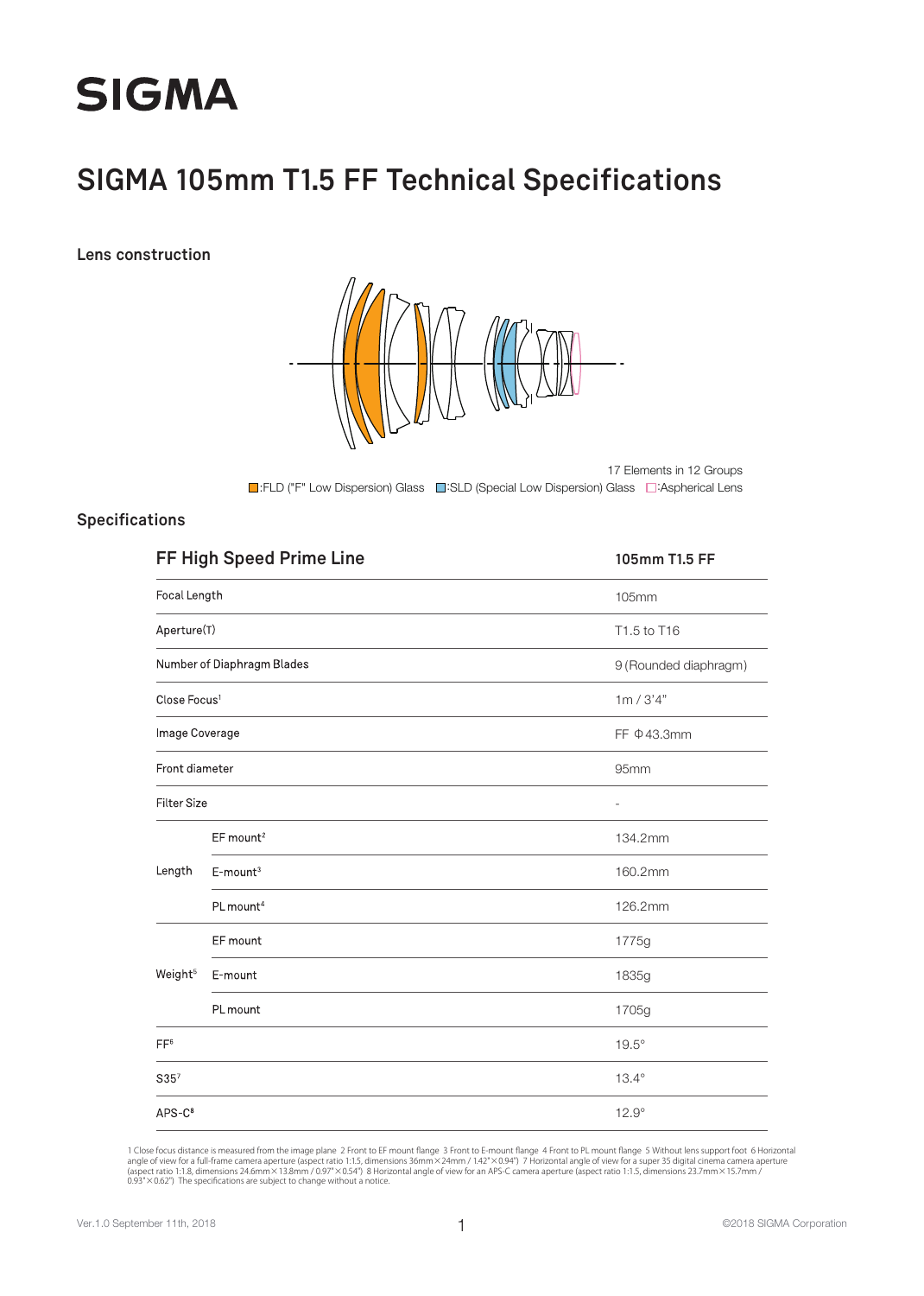

# **SIGMA**

### **MTF chart**

#### Diffraction MTF







| Spatial frequency | M | S |
|-------------------|---|---|
| $10$ lp / mm      |   |   |
| $30$ lp / mm      |   |   |

S: Sagittal Line M: Meridional Line

The MTF chart gives the result at the wide-open aperture.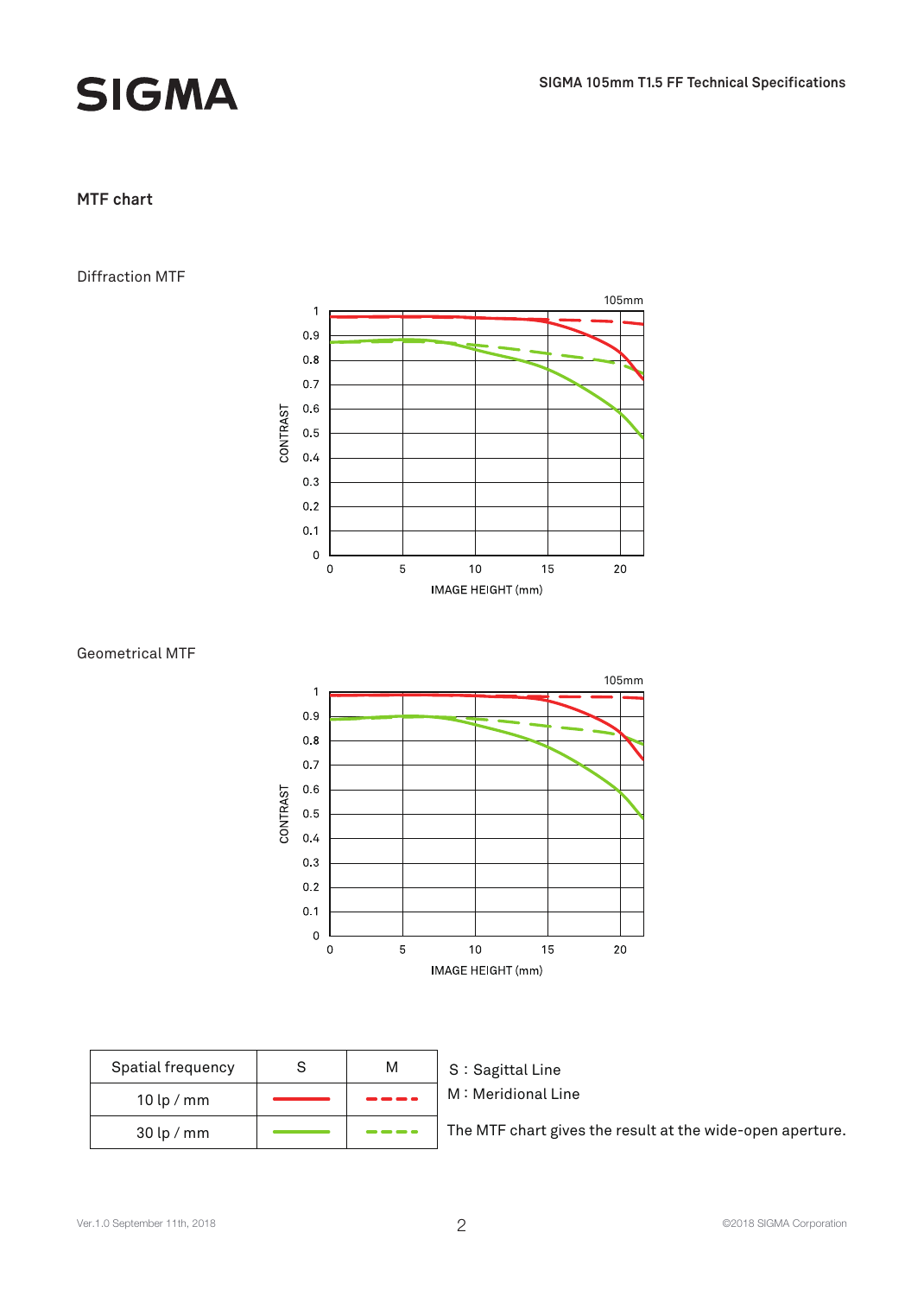



### **Distortion**

#### Effective distortion

| 105mm |  |  |  |  |  |
|-------|--|--|--|--|--|
|       |  |  |  |  |  |
|       |  |  |  |  |  |
|       |  |  |  |  |  |
|       |  |  |  |  |  |
|       |  |  |  |  |  |
|       |  |  |  |  |  |

#### Relative distortion



IMAGE HEIGHT (mm)